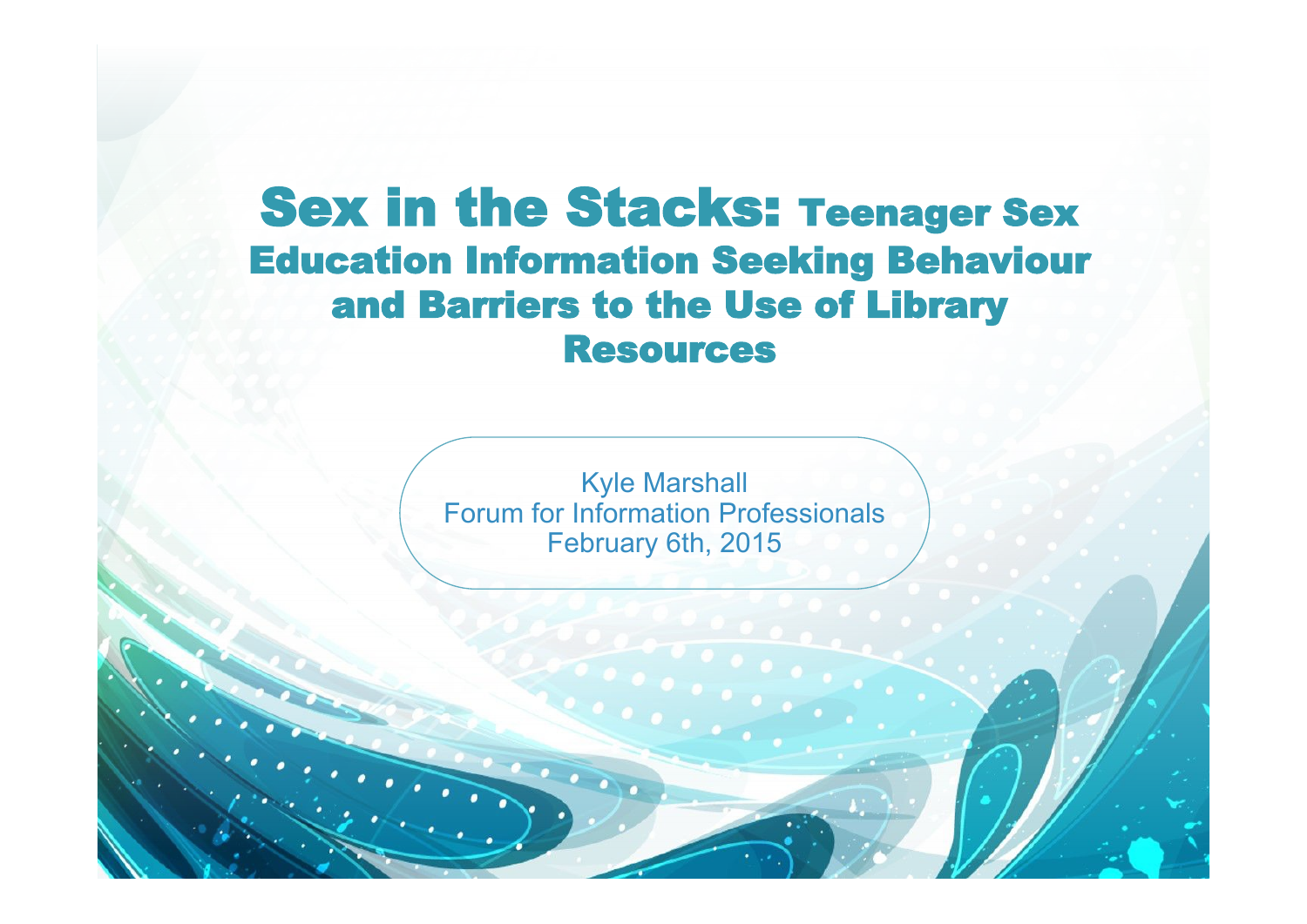## Presentation Outline

- My Interest in the Topic
	- Definitions
- Relevant Literature
- **Research Questions** 
	- **Methods**
	- Findings
	- Conclusion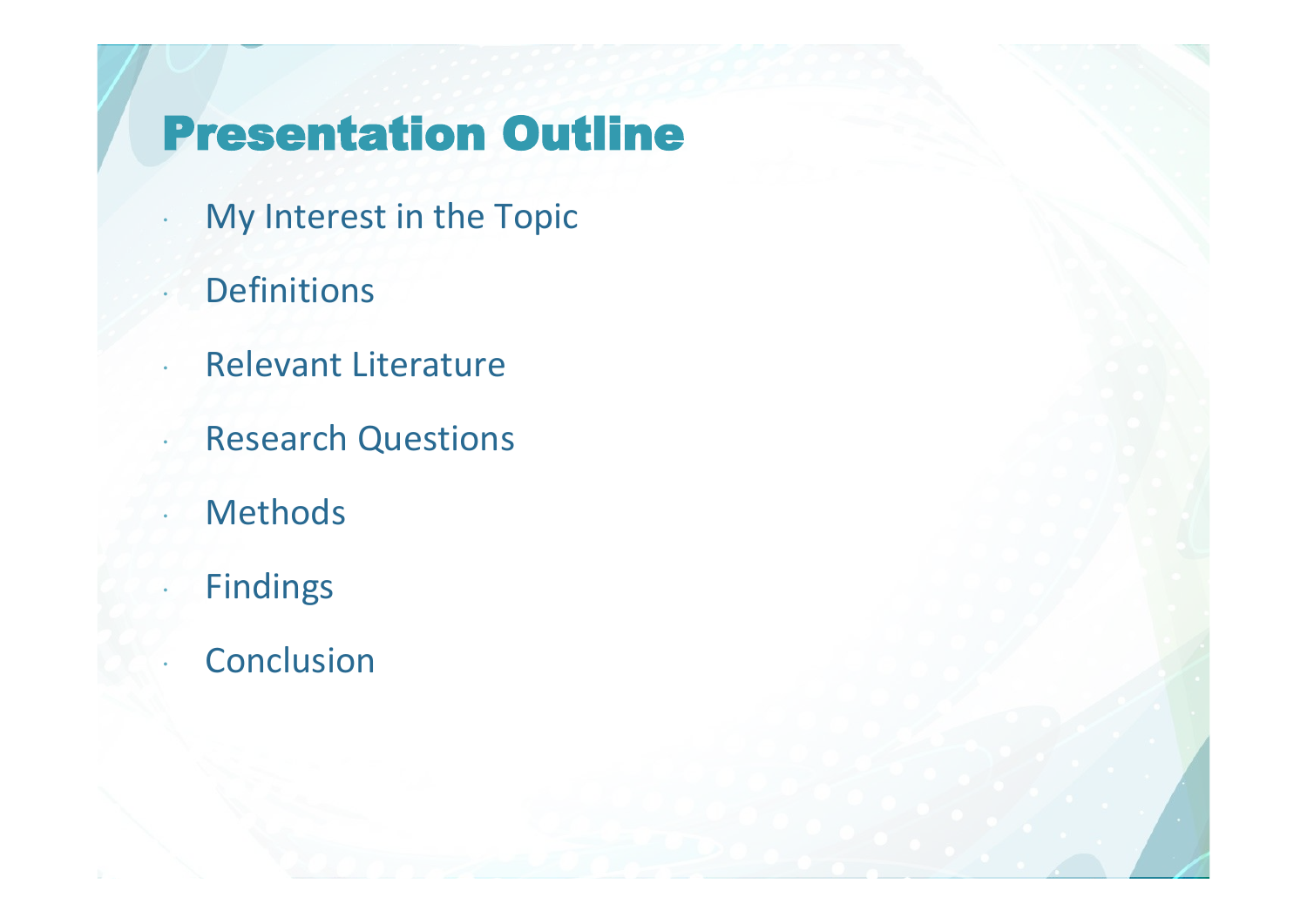## My Interest in Sex Education ISB

 Proliferation of Information Sources in 21st Century

**Hegemonic Narratives** Dominate Curricular Instruction

 High Societal Risks for **Misinformation** 

Libraries Improve Service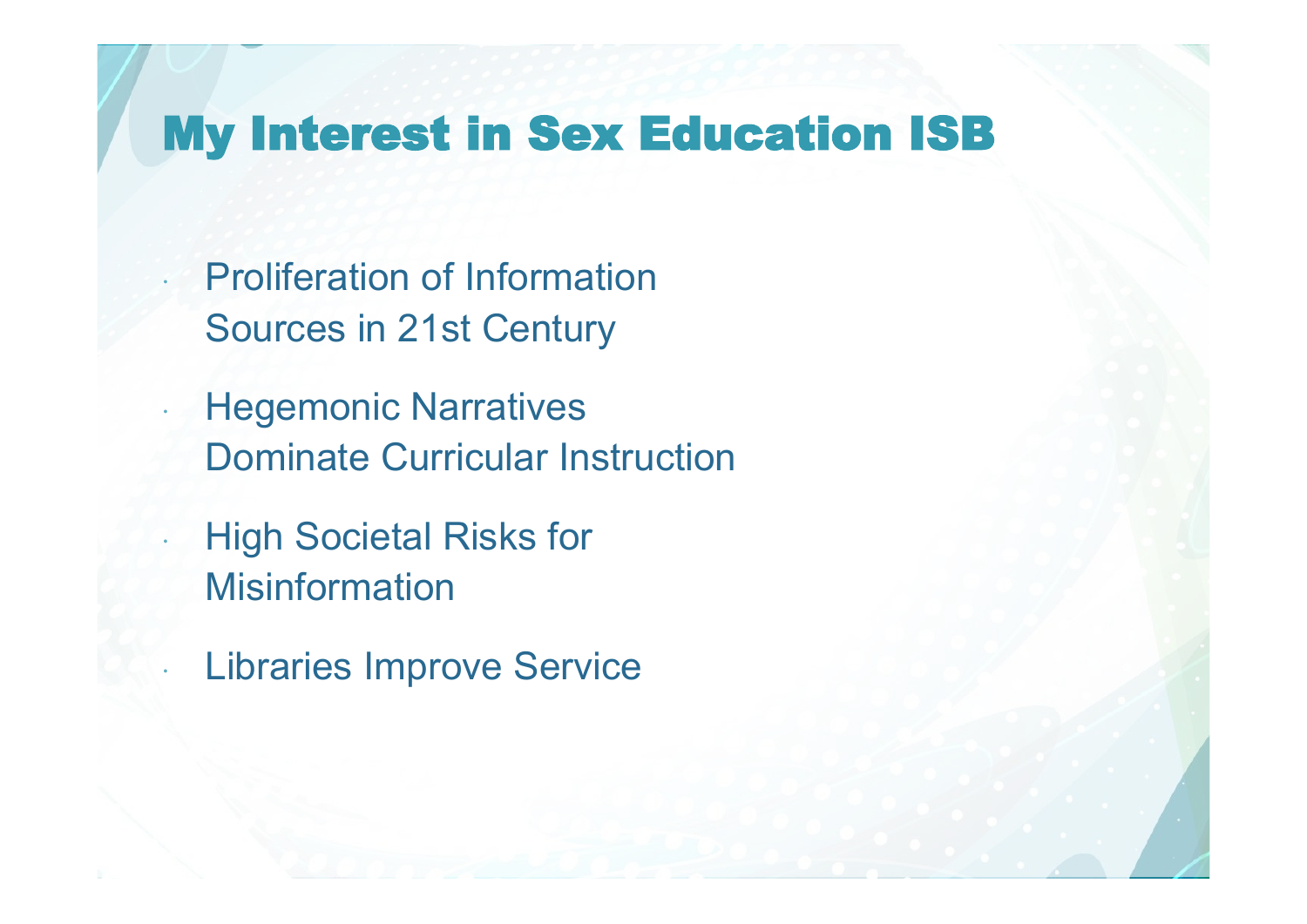## Definitions

 **Sex Education** has historically included pubertal development, reproduction, menstruation, contraception and sexually transmitted infections, but a recent expansion of this listing includes subjects like sexual orientation, gender identity, sexual assault and interpersonal relationships

(Cohen, 2006; Haffner, 1992; Kerslake & Rolinson, 1996; Levine, 2002)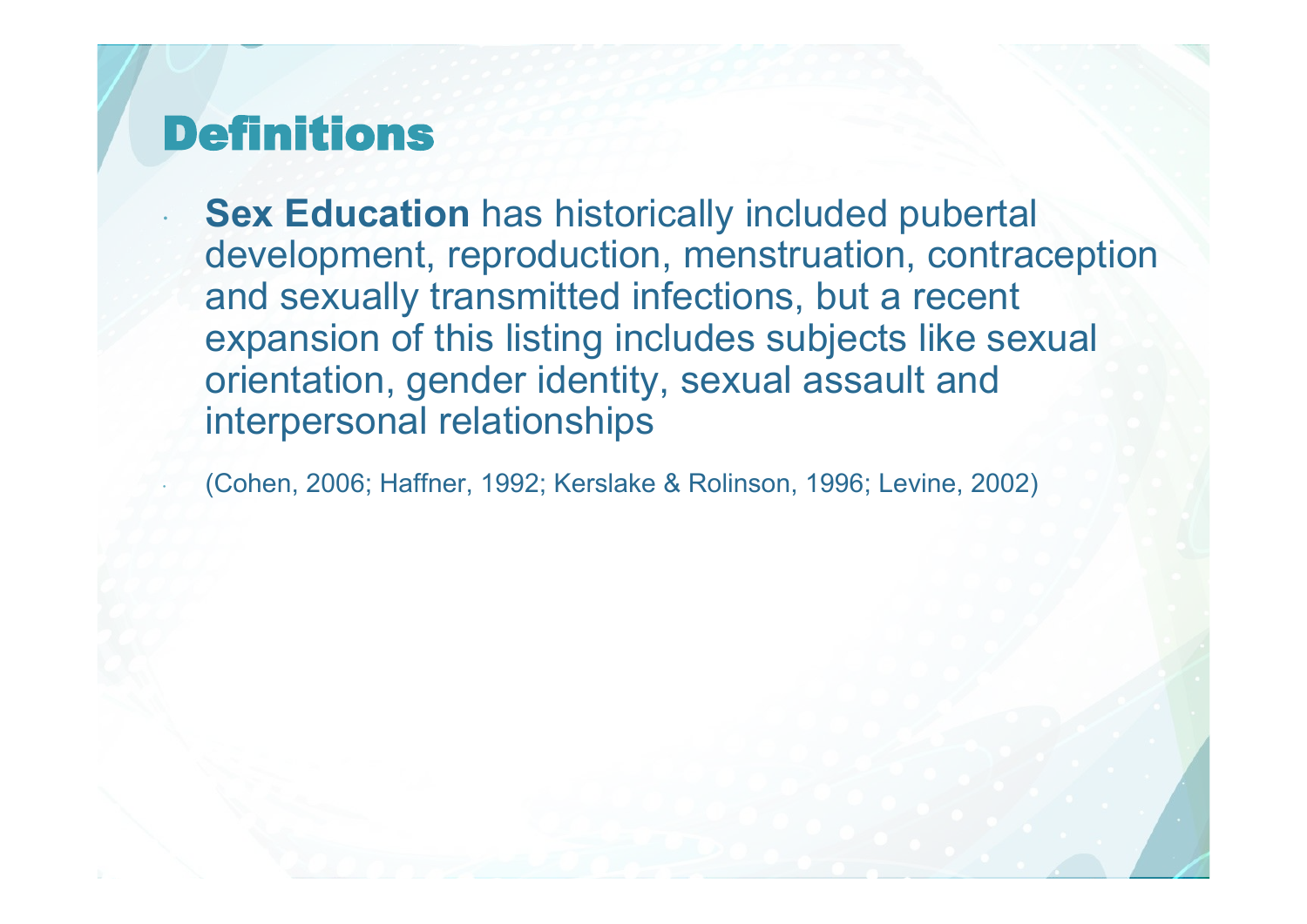## Definitions

 **Teenager**: a person between the ages of 13 and 19 inclusive (Collins English Dictionary, n.d.)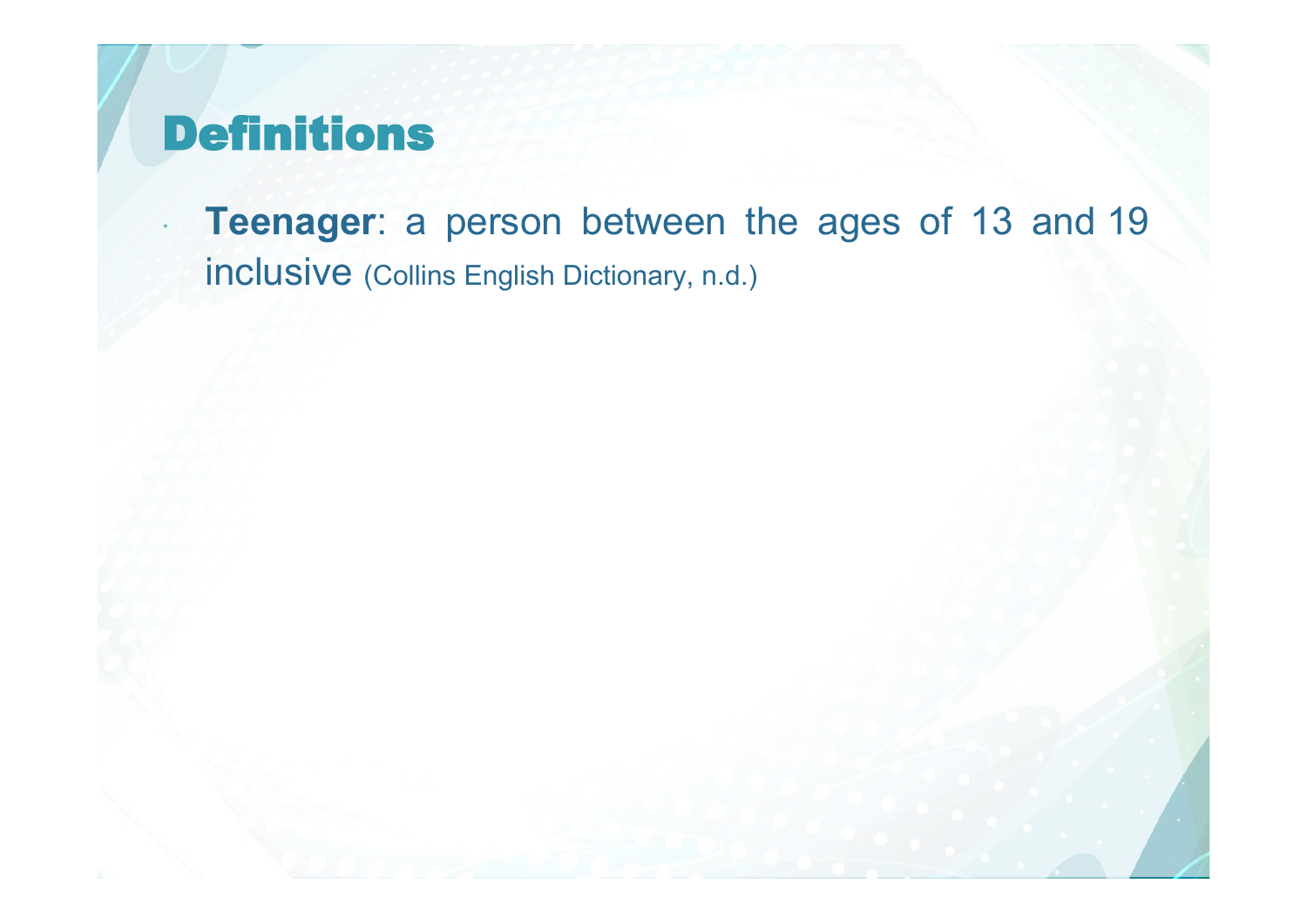## Relevant Literature

- Importance of Sex Education
	- Balme & Gunn, 1999; Chelton, 1978; Haffner, 1992

### Internet as a Sex Education Information Source

• Carswell et. al, 2012; Goldman & McCutchen, 2012; Gray & Klein, 2006; Hilier et. al, 2001; Kanuga & Rosenfeld, 2004

### Formalized Sex Education in Schools

• Forrest et al., 2004; Kerslake & Rolinson, 1996; Walter, 1994

### Adolescent Information Seeking Behaviour

- Amos et al, 1989; Julien, 1998; Lucić, 2013; Poston-Anderson & Edwards, 1993; Shenton & Dixon, 2003; Shenton & Dixon, 2004; Todd & Edwards, 1994
- Dervin, 1983; Erdelez, 1997

#### Library as a Source for Sex Education Information

• Cohen, 2006; Levine, 2002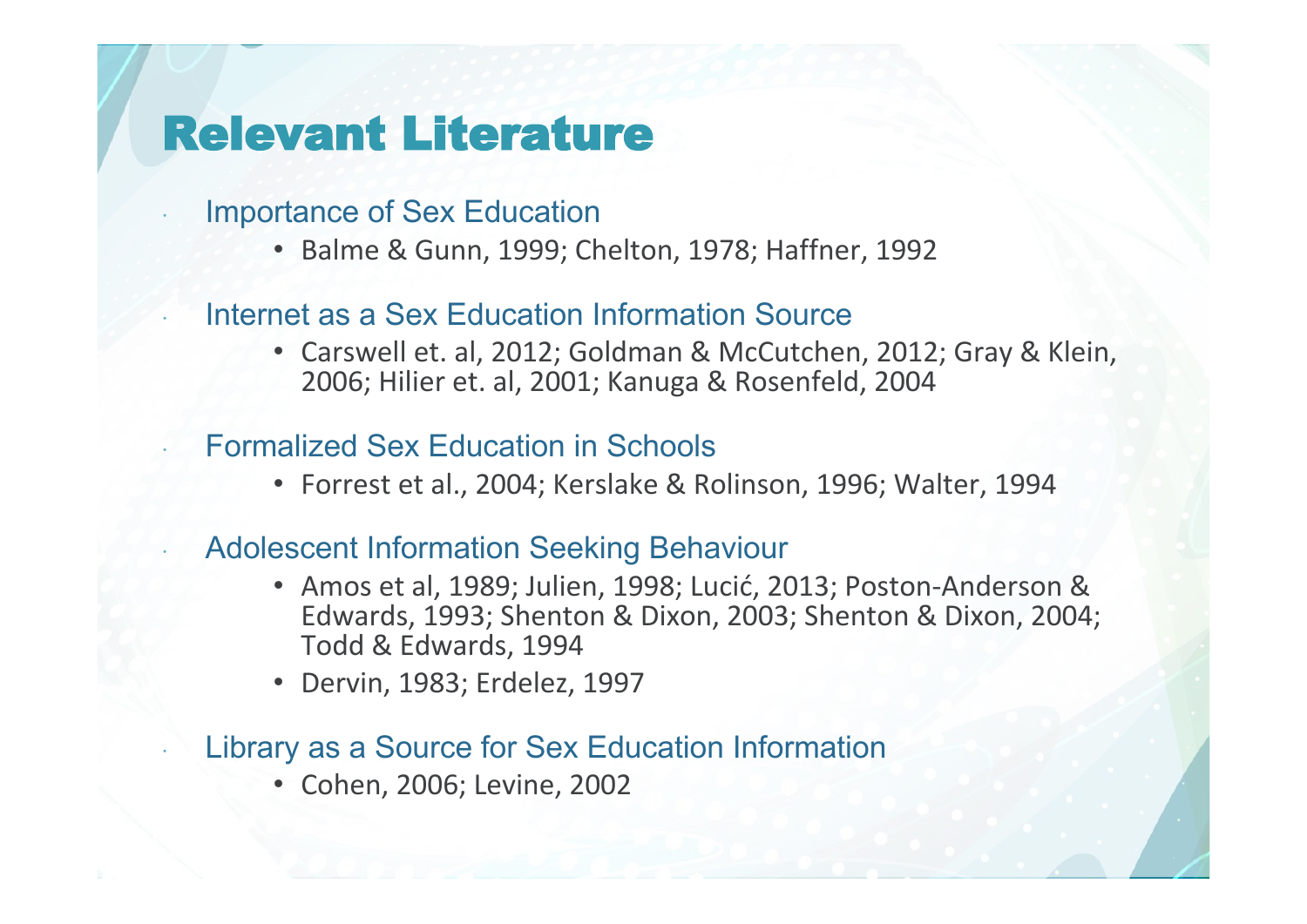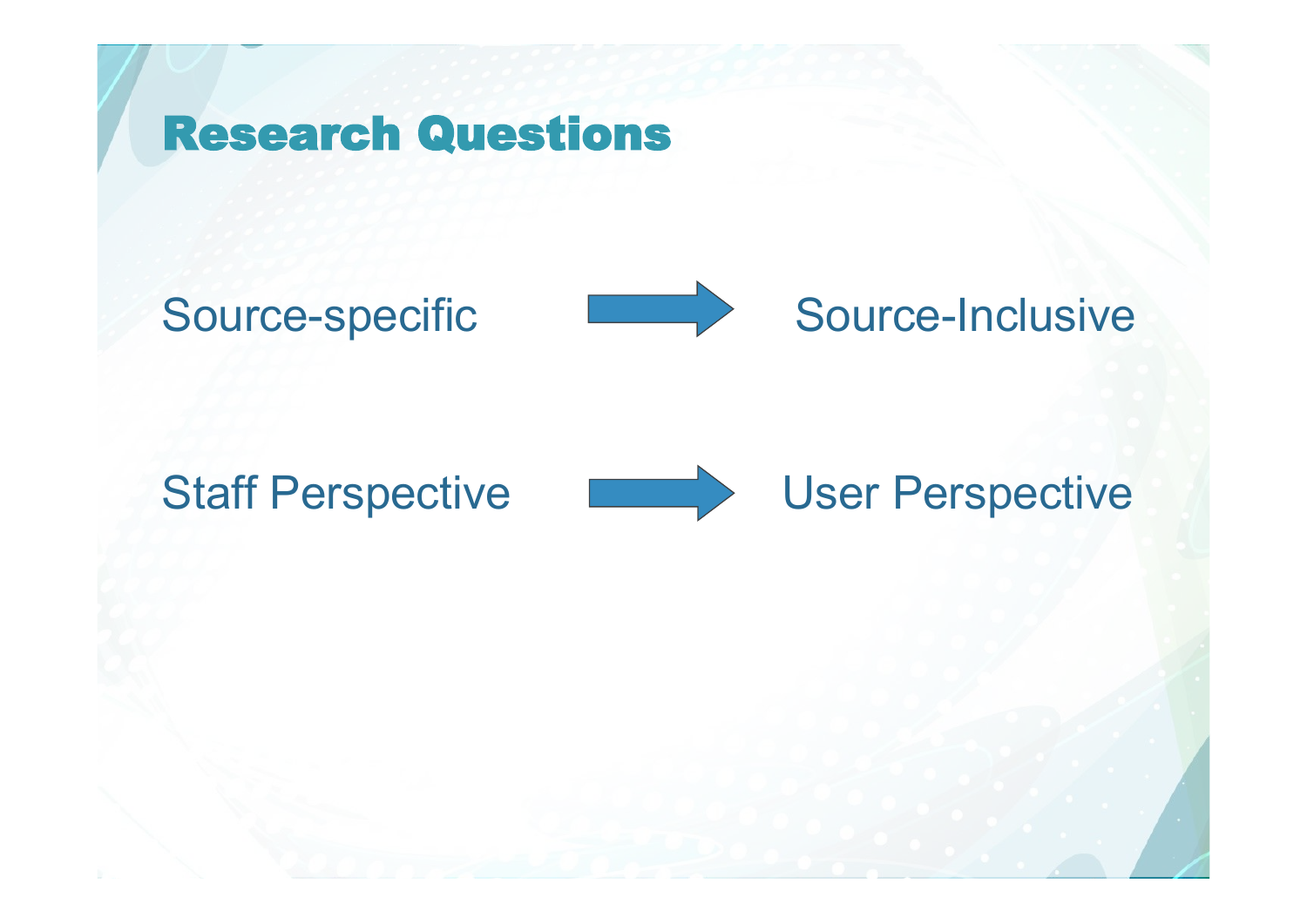## Research Questions

How do teenagers seek sex education resources?

Why do they select their chosen sources?

 Do teenagers use the library as a sex education information source?

Why or why not?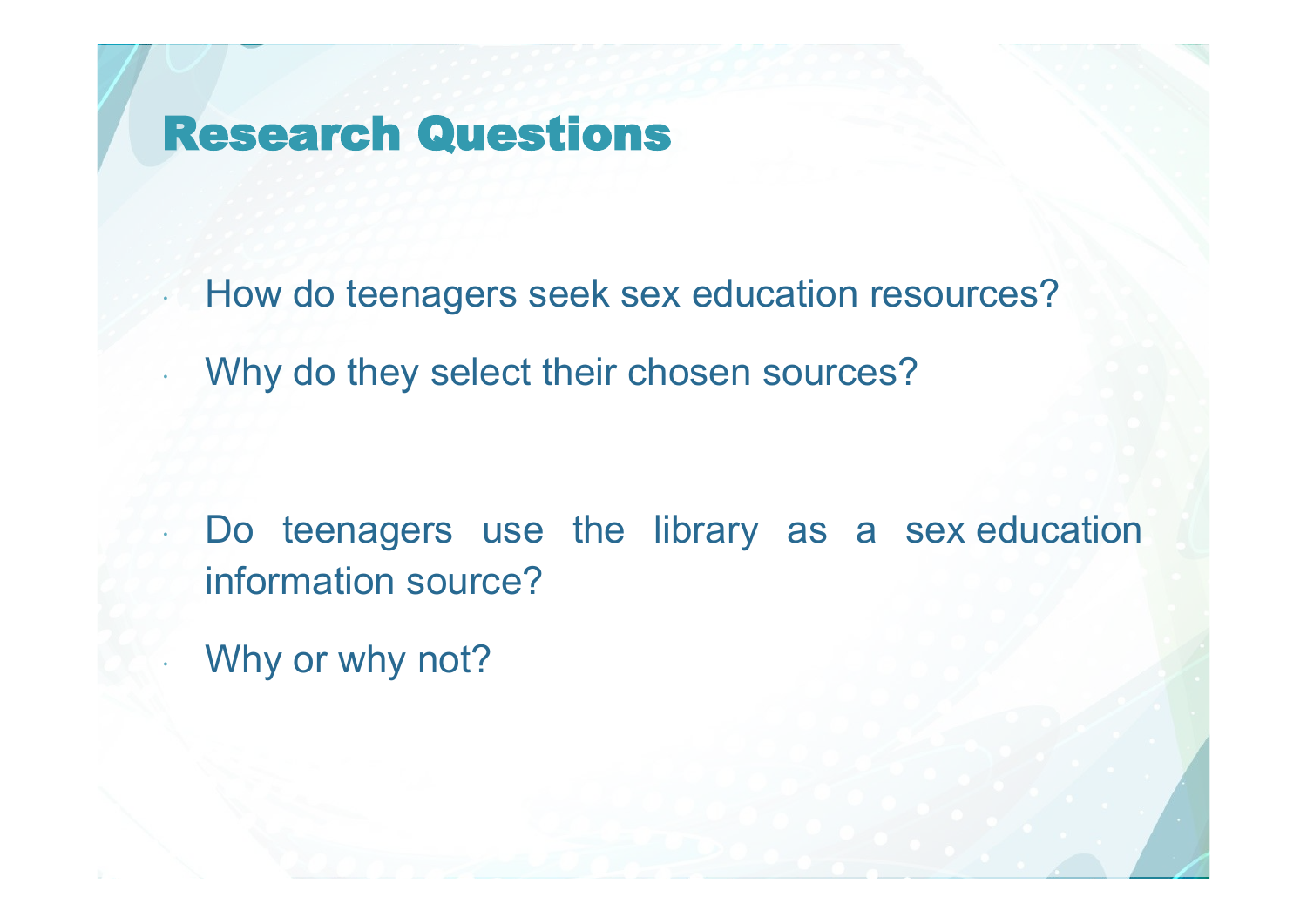## Methods

Four Semi-structured interviews

- Each 20-30 minutes in length
- Broad recruitment, eventual convenience sampling
- Participants: Ryan, Stuart, John and Regina
	- Three males, one female
	- Ages 14, 14, 16, 17
	- Three cisgender, one transgender
	- Three heterosexual, one bisexual

Pre-interview activity conducted to gain rapport and trust

Data recorded, transcribed, coded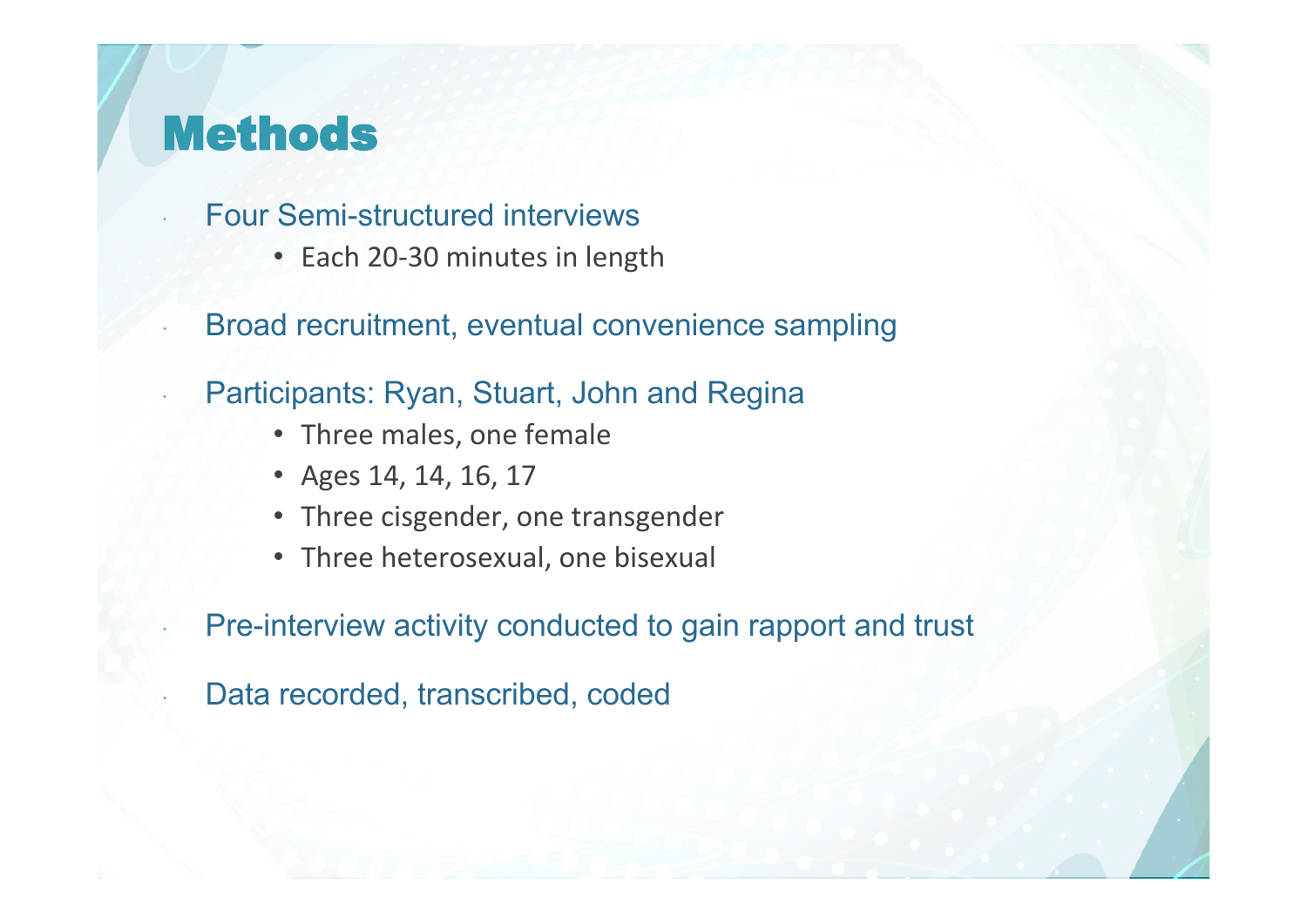### Teenagers use a variety of sources for sex education

- Classes in school (Health, CALM and Psychology)
- Internet (Wikipedia, health organization websites, fan fiction, advertisements, queer community websites, academic scholars papers)
- Interpersonal (peers, siblings, parents, teachers, sex education presenters, members of the queer community, therapists)
- Media and books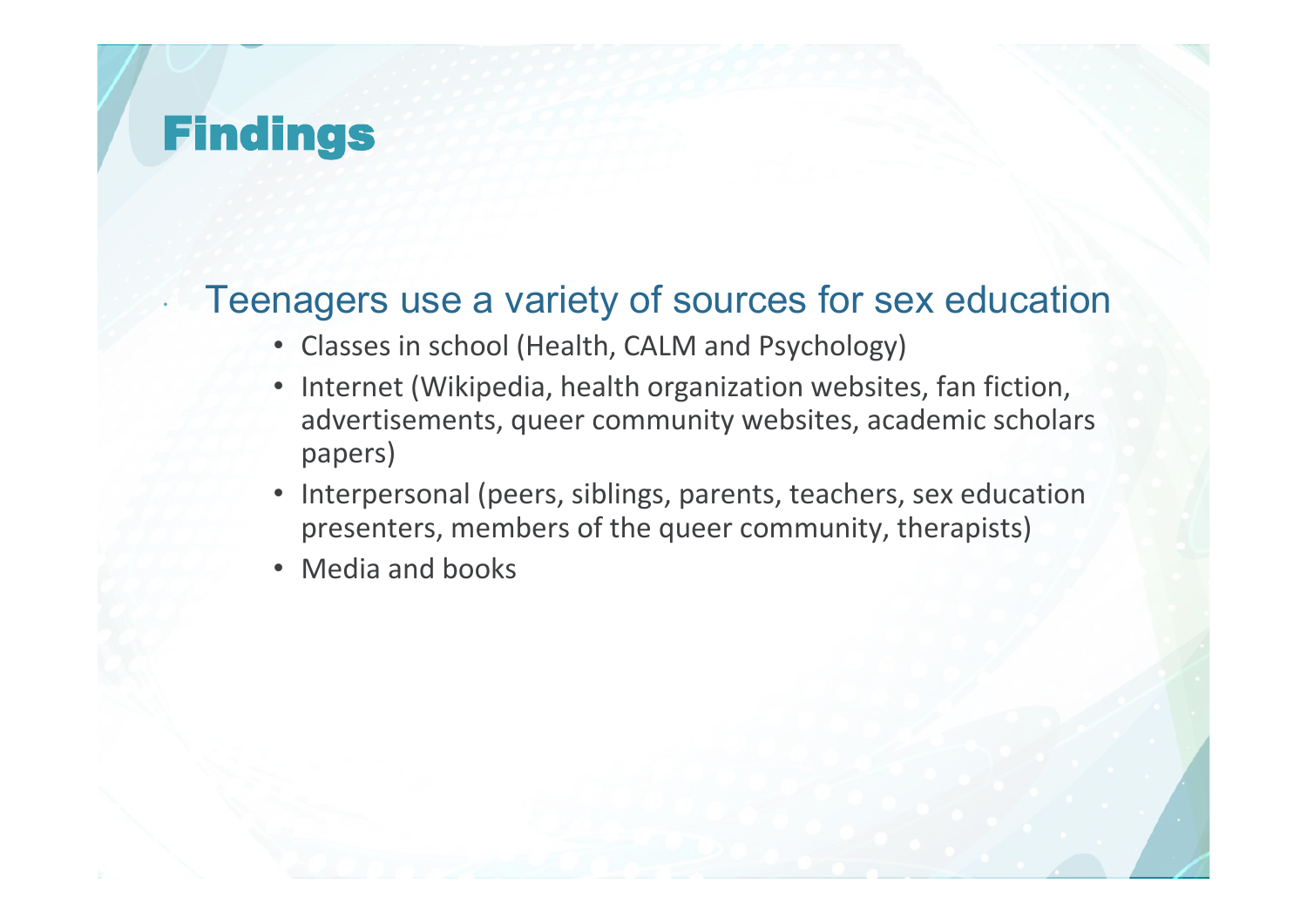#### Internet was the most frequently used source

• "I would say the Internet [is where I get most information about sex] but, like I mean...not willingly. So like, the Internet...there's always [ads] like... "10 ways to get your girlfriend into bed." It's all these, like pop-up ads....I don't want that information, but that's where I get the most information from."

-John

### Sex education information seeking behaviour was discussed abstractly

• Many behaviour descriptive, recollection-based questions needed to be rephrased to a hypothetical situation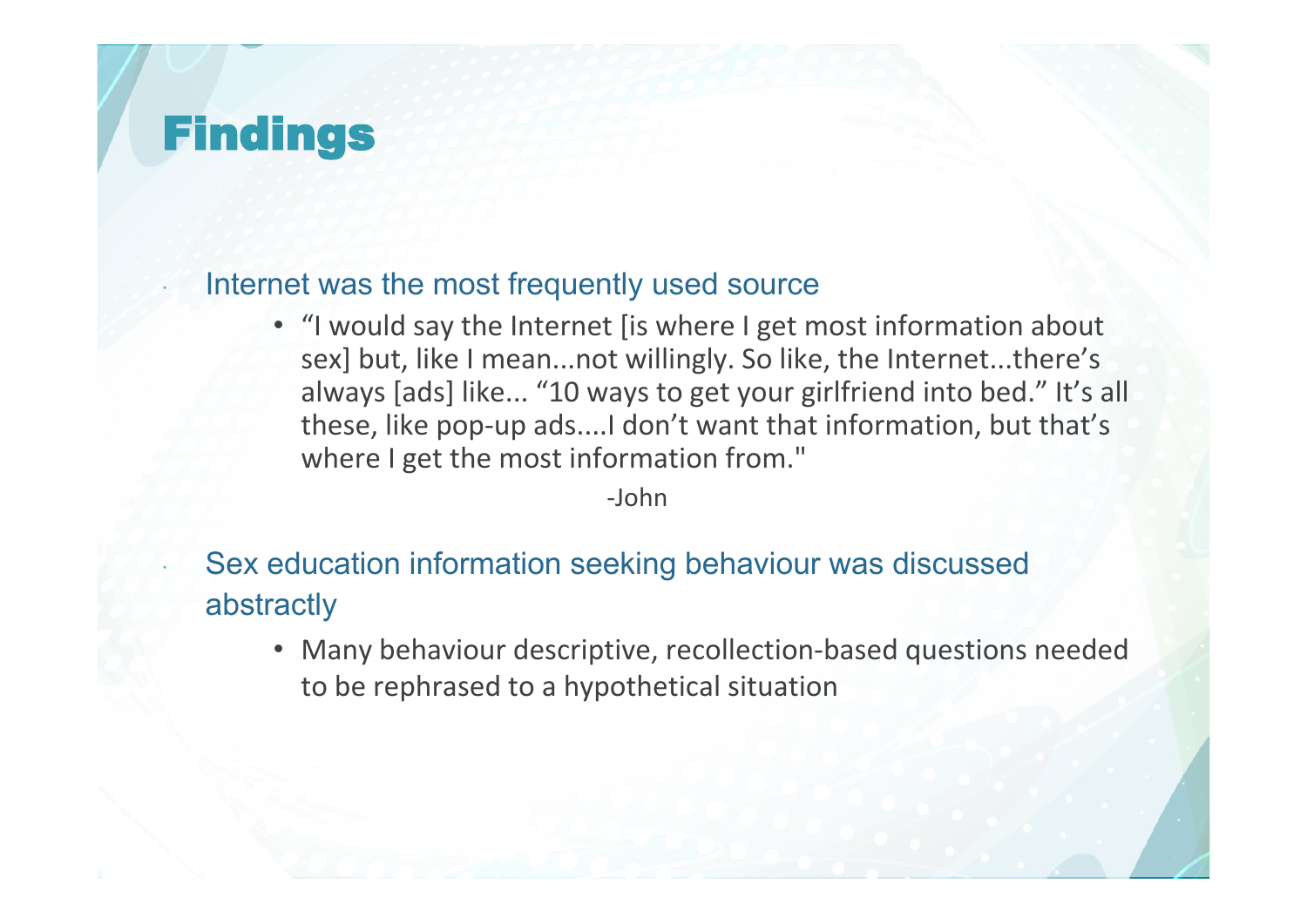- Wide range of factors attracted teenagers to information sources
	- Ease and privacy attracted participants to the Internet
	- Experience held in high esteem
		- Attributed based on age, disposition, position or communication
	- Knowing interpersonal sources aided in contextual assessment of information
		- "I can take their viewpoint and see what they're trying to say, kind of analyze it and think, OK, well if they're trying to say this, that means this, and I believe in that so I guess maybe it is true."

-John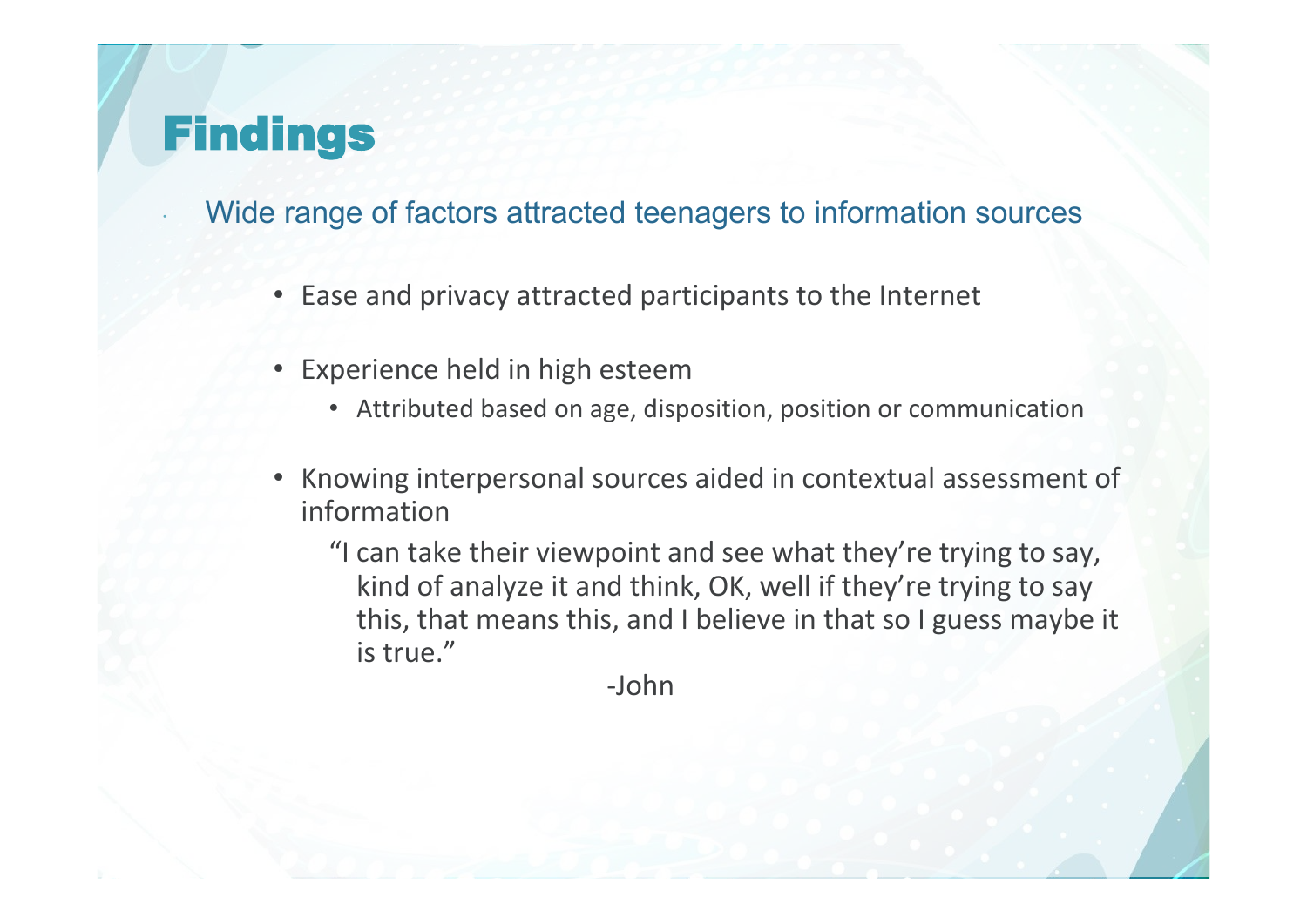- Wide range of factors attracted teenagers to information sources (cont'd)
	- Quality of "openness" or direct, honest communication praised "If they don't dance around the topic and if they just answer the question...that makes me feel they understand the material more."

-Stuart

- Reliability checks between resources completed
	- "I think of everything else that I've...learned, and so if I see something that...goes against everything I've already learned, then I'm thinking maybe that's not completely right."

-Regina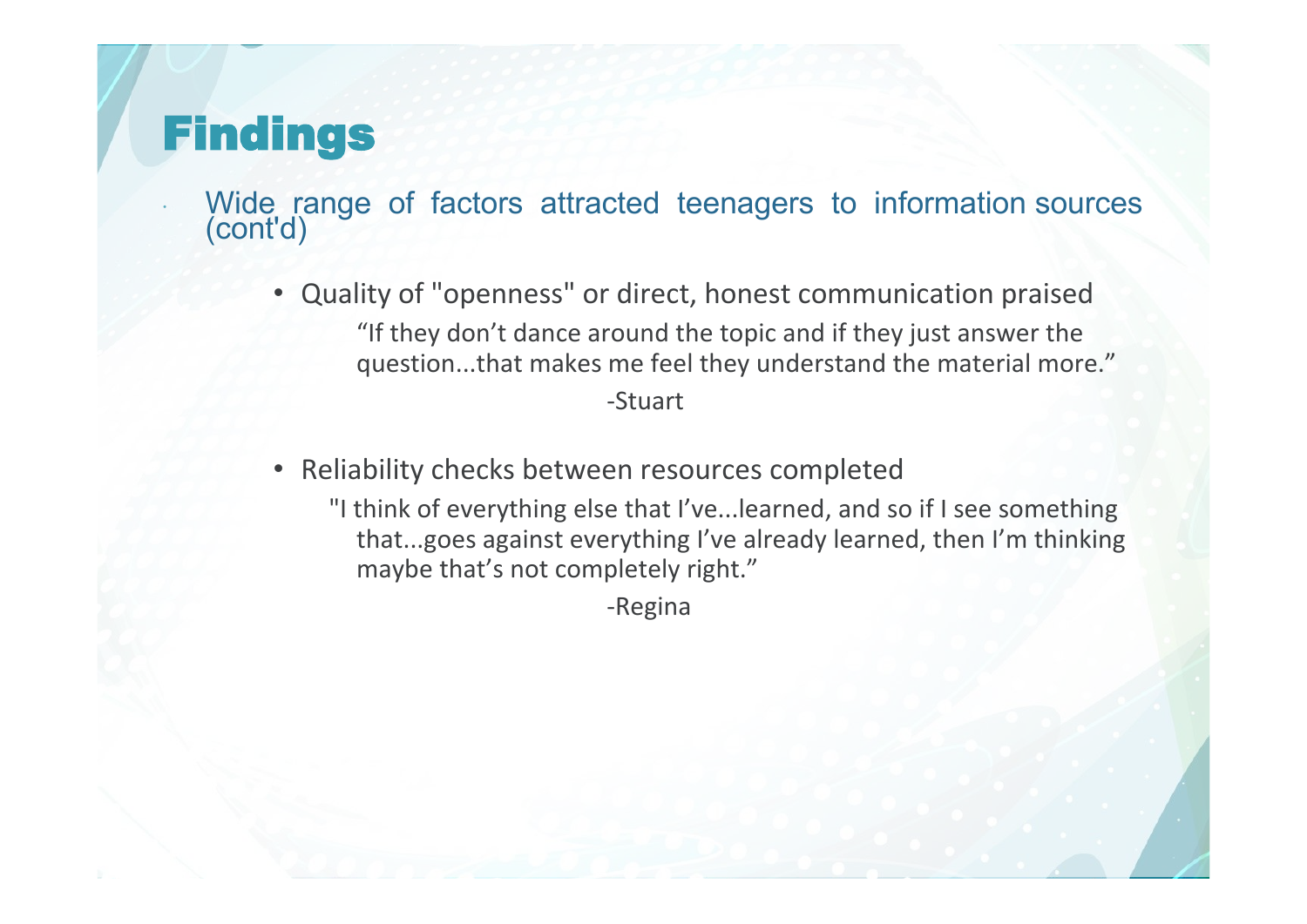- None of the participants used the library for sex education information
	- All were familiar with their school library, one mentioned frequent public library use

### Privacy and awareness were the biggest barriers to library use

- None were aware of sex education resources in their school library
- Privacy in browsing and selecting, from peers and staff.
- Internet confidentiality

"Usually [they keep Internet histories.] I mean, with the way a lot of computers that are open to the public are used...there will be someplace where they can actually track everything, even if you delete it...they would be able to track back who logged on and when, and what they searched up."

-Ryan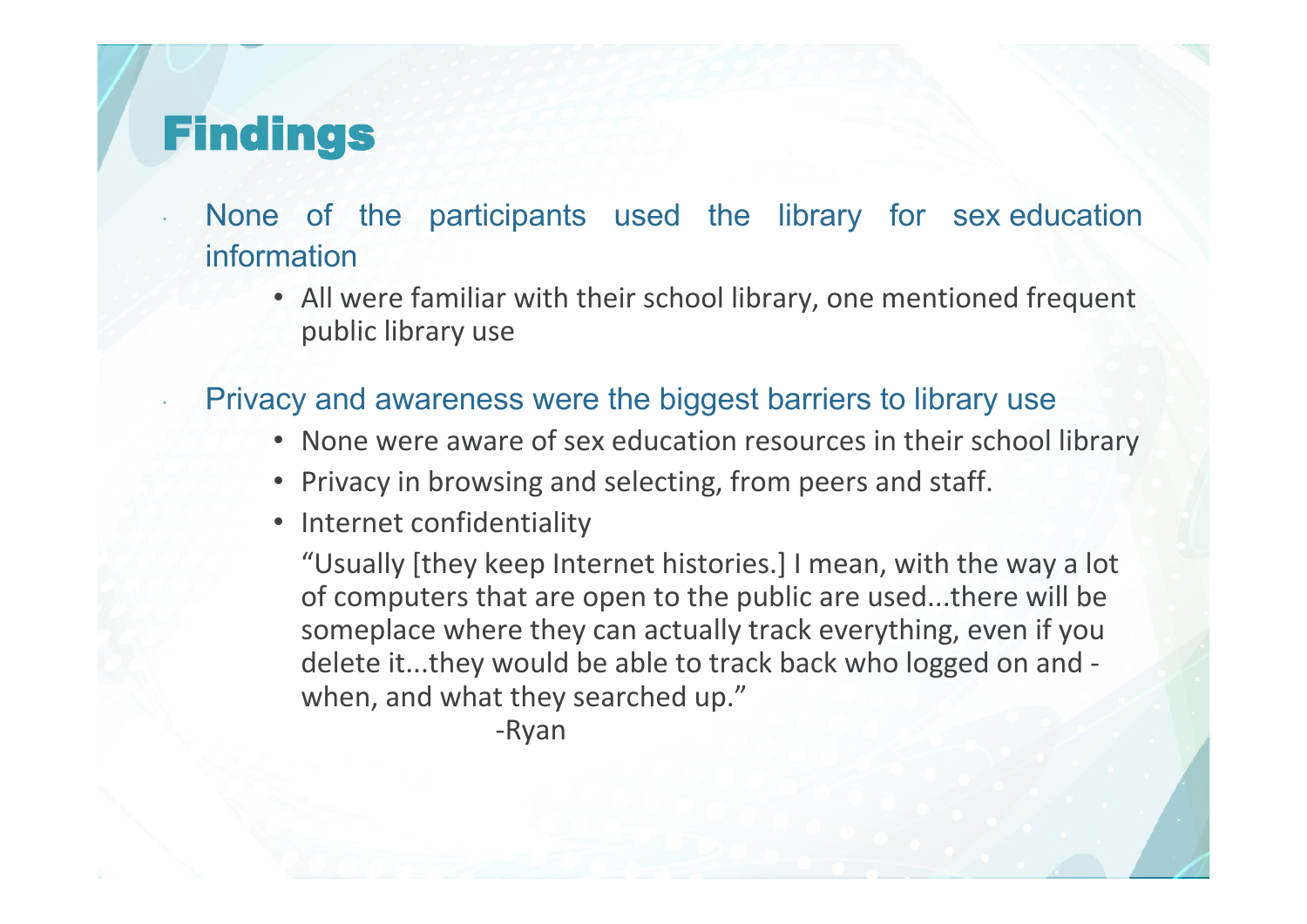## Analysis

- Sex Education Information Encountering piqued further behaviour
	- Epistemic and diversive curiosities witnessed (Leslie, 2014)
- Interpersonal sources derive credibility differently than other sources
	- Cognitive authority assigned to some (Wilson, 1983)
- Two types of information reliability evaluations:
	- External action to verify with other sources
	- Internal comparisons with previously constructed knowledge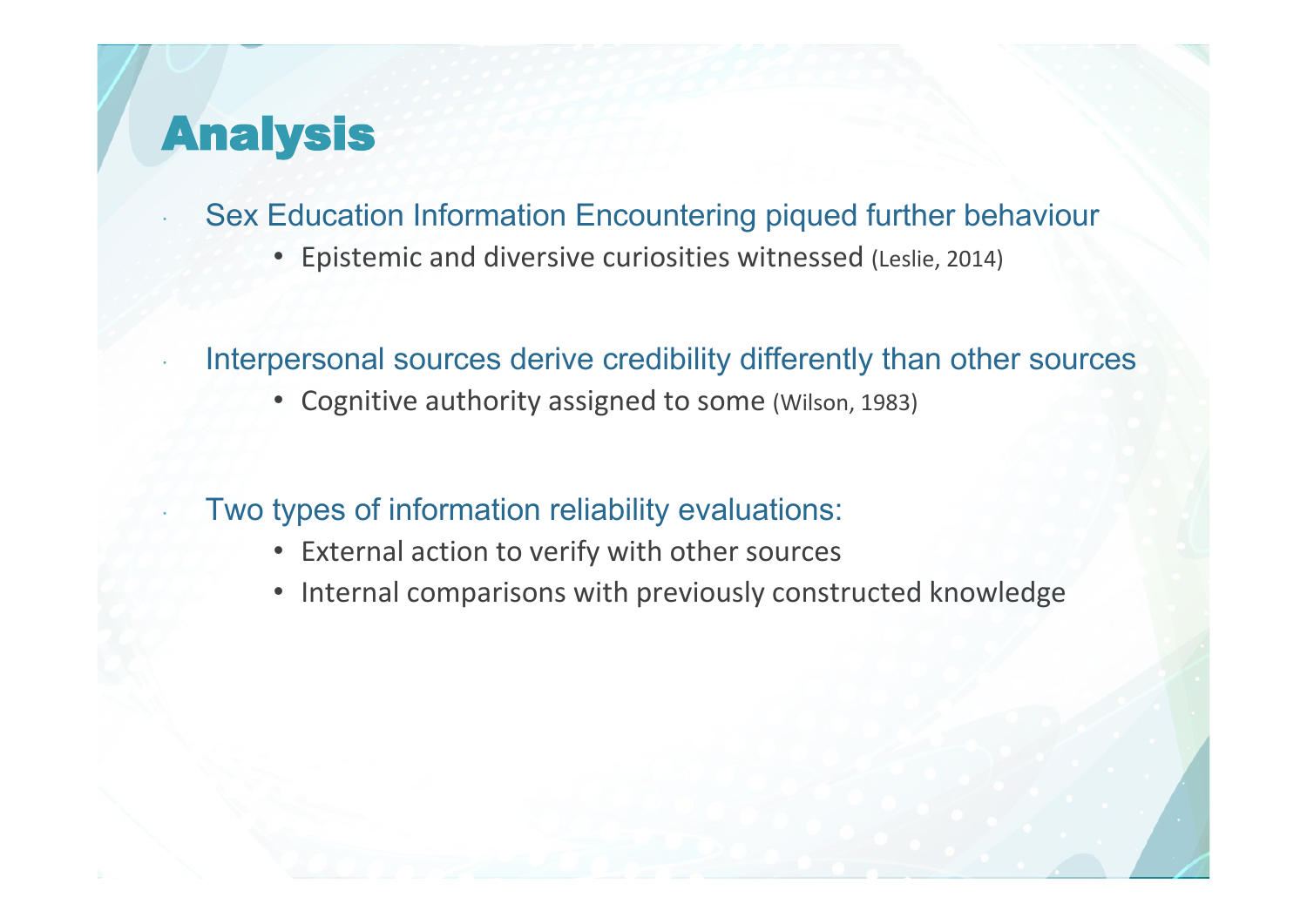## Conclusions

### Library Service Models Can Be Improved

- Provoke serendipitous discoveries
- Promote collections
- Develop diverse collections
- Privacy and confidentiality must be communicated

### Limitations due to Pilot study

- Socioeconomic and racial homogeneity
- Selection bias
- Interview Design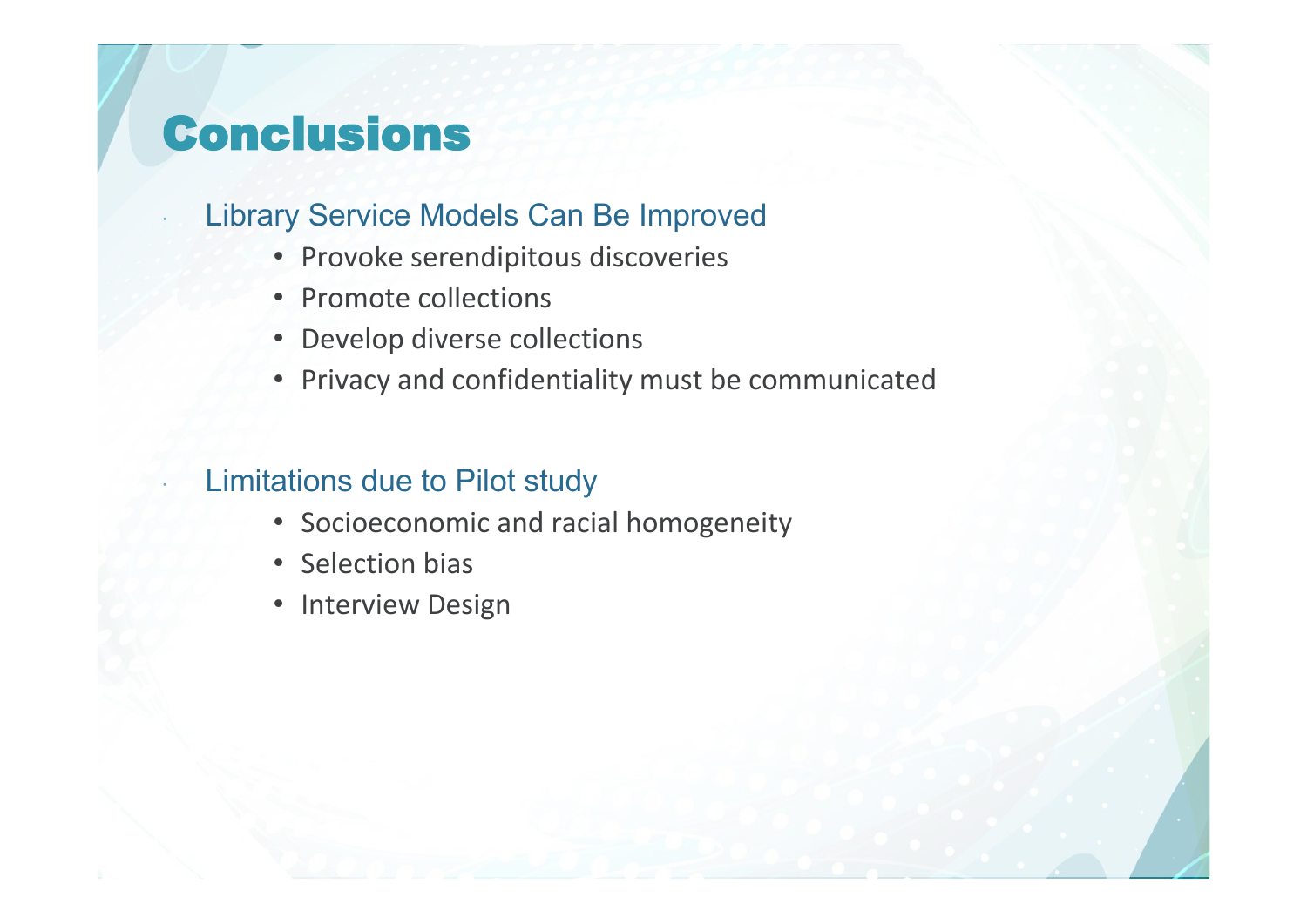### References

Amos, R. J., Pingree, S., Ashbrook, S., Betts, N. M., Fox, H. M., Newell, K....et al. (1989) Developing a strategy for understanding adolescent nutrition concerns. *Adolescence, 24*(90), 119-124.

Balme, H., & Gunn, L. (1999). Sex information for boys: Are the available sources suitable? *New Review of Children's Literature and Librarianship*, 5, 133-150.

 Carswell, K., McCarthy, O., Murray, E., & Bailey, J. V. (2012). Integrating psychological theory into the design of an online intervention for sexual health: The sexunzipped website. *JMIR Research Protocols, 1*(2), e16. doi:10.2196/resprot.2114

Chelton, M. K. (1981). The public library as a sex education resource for adolescents. *Collection Building, 3*(1), 31-42.

 Cohen, R. J. (2008). Sex education and the American public library: A study of collection development, reference services, and programming for young adults. *Young Adult Library Services, 6*(3), 40-45.

Dervin, B. (1983). *An overview of sense-making research: Concepts, methods, and results to date*. Seattle: University of Washington School of Communications.

 Erdelez, S. (1997). Information encountering: A conceptual framework for accidental information discovery. In P. Vakkari, R. Savolainen, & B. Dervin (Eds.), *Information seeking in context: Proceedings of international conference on research in information needs, seeking and use in different contexts* (pp. 412-421). London: Taylor Graham.

 Forrest, S., Strange, V., & Oakley, A. (2004). What do young people want from sex education? The results of a needs assessment from a peer-led sex education programme. *Culture, Health & Sexuality, 6*(4), 337-354. doi:10.1080/13691050310001645050.

 Goldman, J. G., & McCutchen, L. E. (2012). Teenagers' web questions compared with a sexuality curriculum: An exploration. *Educational Research, 54*(4), 357-373. doi:10.1080/00131881.2012.734722

Gray, N. J., & Klein, J. D. (2006). Adolescents and the internet: Health and sexuality information. *Current Opinion in Obstetrics & Gynecology, 18*(5), 519-524.

Haffner, D.W. 1992. Towards a new paradigm on adolescent sexual health. *Siecus Report, 21*(2), 26–30..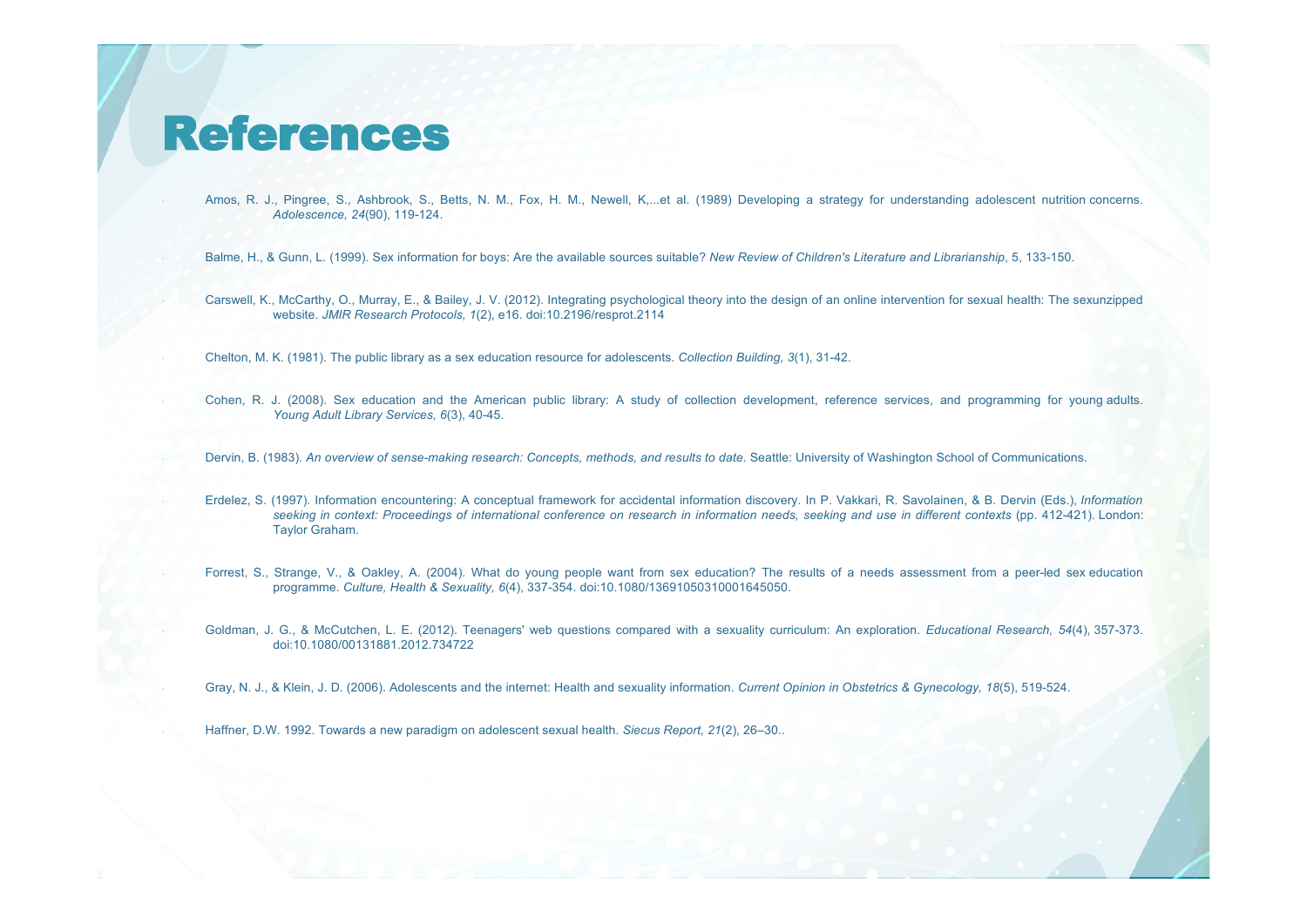### References (cont'd)

 Hillier, L., Kurdas, C., & Horsley, P. (2001). *'It's just easier': The Internet as a safety-net for same sex attracted young people.* Melbourne: Australian Research Centre in ex Health and Society.

Julien, H. (1998). Adolescent career decision making and the potential role of the public library. *Public Libraries, 37*(6), 376-381

 Kanuga, M., Rosenfeld, W. D., Gray, N. J., & Klein, J. D. (2006). Adolescent sexuality and the Internet: The good, the bad, and the URL. *Journal of Pediatric and Adolescent Gynecology, 17*(2), 117-124. doi:10.1016/j.jpag.2004.01.015.

Kerslake, E., & Rolinson, J. (1996). In the name of innocence: Adolescents and information about sex. *New Review of Children's Literature and Librarianship, 2*(1), 57-73.

Leslie, I. (2014). *Curious: The desire to know and why your future depends on it*. Toronto: House of Anansi Press.

Levine, A. (2002). Providing information on sexuality: Librarians can help youth become sexually healthy adults. *Journal of Youth Services in Libraries, 15*(2), 45-48.

 Lucić, L. (2013). Use of evaluative devices by youth for sense-making of culturally diverse interpersonal interactions. *International Journal of Intercultural Relations, 37*(4), 34-449. Doi:10.1016/j.ijintrel.2013.04.003.

Poston-Anderson, B. & Edwards, S. (1993). The role of information in helping adolescent girls with their life concerns. *School Library Media Quarterly. 22*(1), 1-6.

Shelton, A.K. & Dixon, P. (2003). Youngsters' use of other people as an information-seeking method. *Journal of Librarianship and Information Science, 35*(4), 219-233.

Shelton, A.K. & Dixon, P. (2004). Issues arising from youngsters' information-seeking behavior. *Library & Information Science Research, 26*(2), 177-200.

 Teenager. (n.d.). *Collins English Dictionary - Complete & Unabridged 10th Edition*. Retrieved February 04, 2014, from Dictionary.com website: ttp://dictionary.reference.com/browse/Teenager

 Todd, R.J. & Edwards, S. (2004). Adolescents ' information seeking and utilization in relation to drugs. In M. K. Chelon & C. Cool (Eds.), *Youth information-seeking behavior* (pp. 353-386). Lanham, MD: Scarecrow Press, Inc.

Walter, V. (1994). The information needs of children. *Advances in Librarianship, 18*, 111-129.

Wilson, P. (1983). *Second-hand knowledge: An inquiry into cognitive authoirty.* Westport, CT: Greenwood.